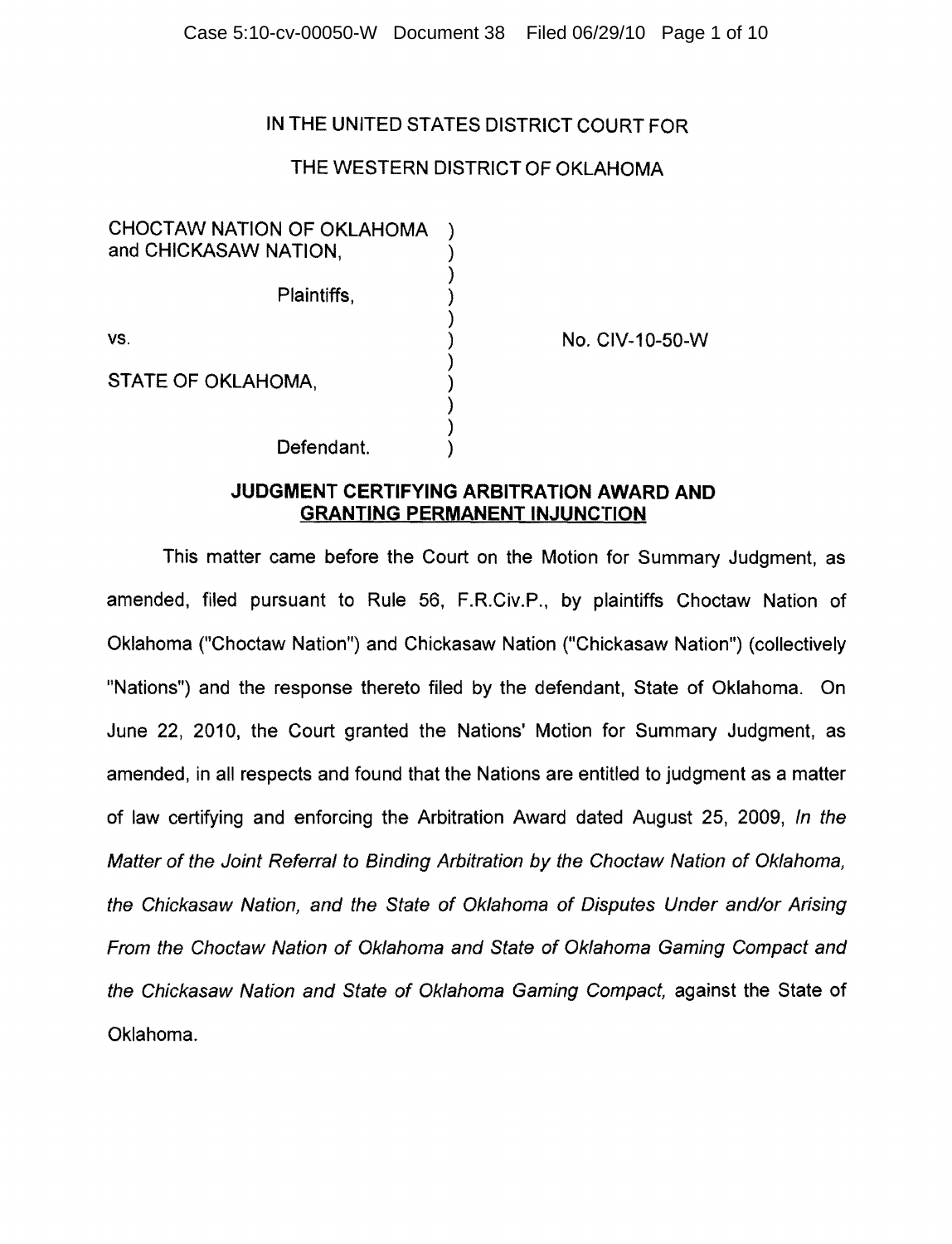#### Case 5:10-cv-00050-W Document 38 Filed 06/29/10 Page 2 of 10

Accordingly, the Court pursuant to its Order dated June 22, 2010, hereby CONFIRMS and CERTIFIES the Arbitration Award dated August 25, 2009, and ORDERS that judgment should be and is hereby entered in favor of the Nations.

The Court further found in its Order dated June 22, 2010, that the Nations were entitled to the injunctive relief they had requested against the State of Oklahoma.

Accordingly, the Court pursuant to Rule 65(d), F.R.Civ.P., sets forth the basis for the permanent injunctive relief granted herein, its terms, and the acts permanently restrained through this Judgment:

1. The Nations brought this action against the State of Oklahoma to certify and enforce an Arbitration Award finding, inter alia, that the Choctaw Nation and the Chickasaw Nation judicial forums have exclusive jurisdiction over all Compact-based tort claim and/or prize claim lawsuits.

2. The Indian Gaming Regulatory Act, codified at 25 U.S.C. § 2701 et seq., provides that a compact may be negotiated between a tribal government and a state to govern the conduct of "Class'' Ill gaming" on Indian lands.  $E.g., id. \S$  2710(d).

3. "[C]lass III gaming activity on the Indian lands of the Indian tribe shall be fully subject to the terms and conditions of the Tribal-State compact entered into ... by the Indian tribe that is in effect." Id.  $\S 2701(d)(2)(C)$ .

4. On November 2, 2004, by a vote of the people of the State of Oklahoma, Oklahoma State Question 712 was adopted. State Question 712 proposed a model tribal gaming compact as an offer to federally recognized Oklahoma tribes to engage in "Class III gaming" on tribal lands within their Indian country under the terms and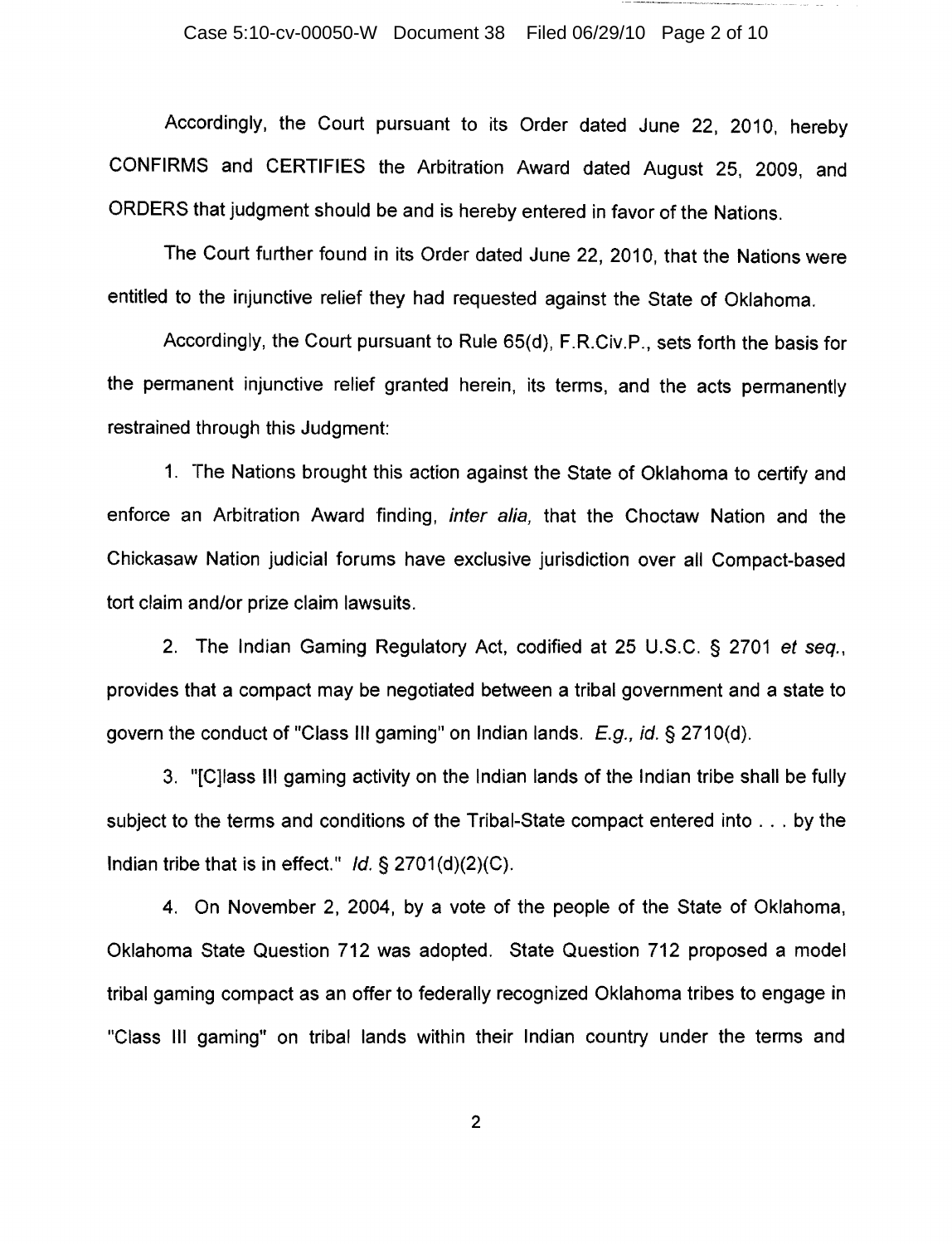#### Case 5:10-cv-00050-W Document 38 Filed 06/29/10 Page 3 of 10

conditions of the compact. See 3A O.S. § 281 (codification of State Question 712, Model Tribal Gaming Compact).

5. Part 6 of the model tribal gaming compact addresses and outlines the procedures for prize claim disputes brought by patrons of facilities covered by the compact, id. Part 6(8), as well as the procedures for tort claims for personal injury or property damage arising out of incidents that occur at facilities covered by the compact. Id. Part 6(A).

6. It also provides that the tribe agreeing to the terms of the compact "consents to suit ... in a court of competent jurisdiction with respect to a tort claim or prize claim if all the requirements  $\ldots$  have been met  $\ldots$ ." Id. Part 6(C). And Part 9 of the model tribal gaming compact expressly provides that the "[c]ompact shall not alter tribal, federal or state civil adjudicatory or criminal jurisdiction."

7. Part 6(A)(2) specifically states that "[n]o consents to suit with respect to tort claims, or as to any other claims against the tribe shall be deemed to have been made under th[e] [c]ompact, except as provided in subsections 8 and C of this Part." Id. Part  $6(A)(2)$ .

8. Part 12 of the model tribal gaming compact, entitled "Dispute Resolution," provides that arbitration of compact disputes, including "any dispute ... over the proper interpretation of the terms and conditions of th[e] [c]ompact," id. Part 12, is "subject to enforcement or . . . review as provided by paragraph 3 of . . . Part [12] by a federal district court." Id.

9. Part 12 of the model tribal gaming compact provides the exclusive means by which compact terms may be interpreted and further instructs that "[t]he remedies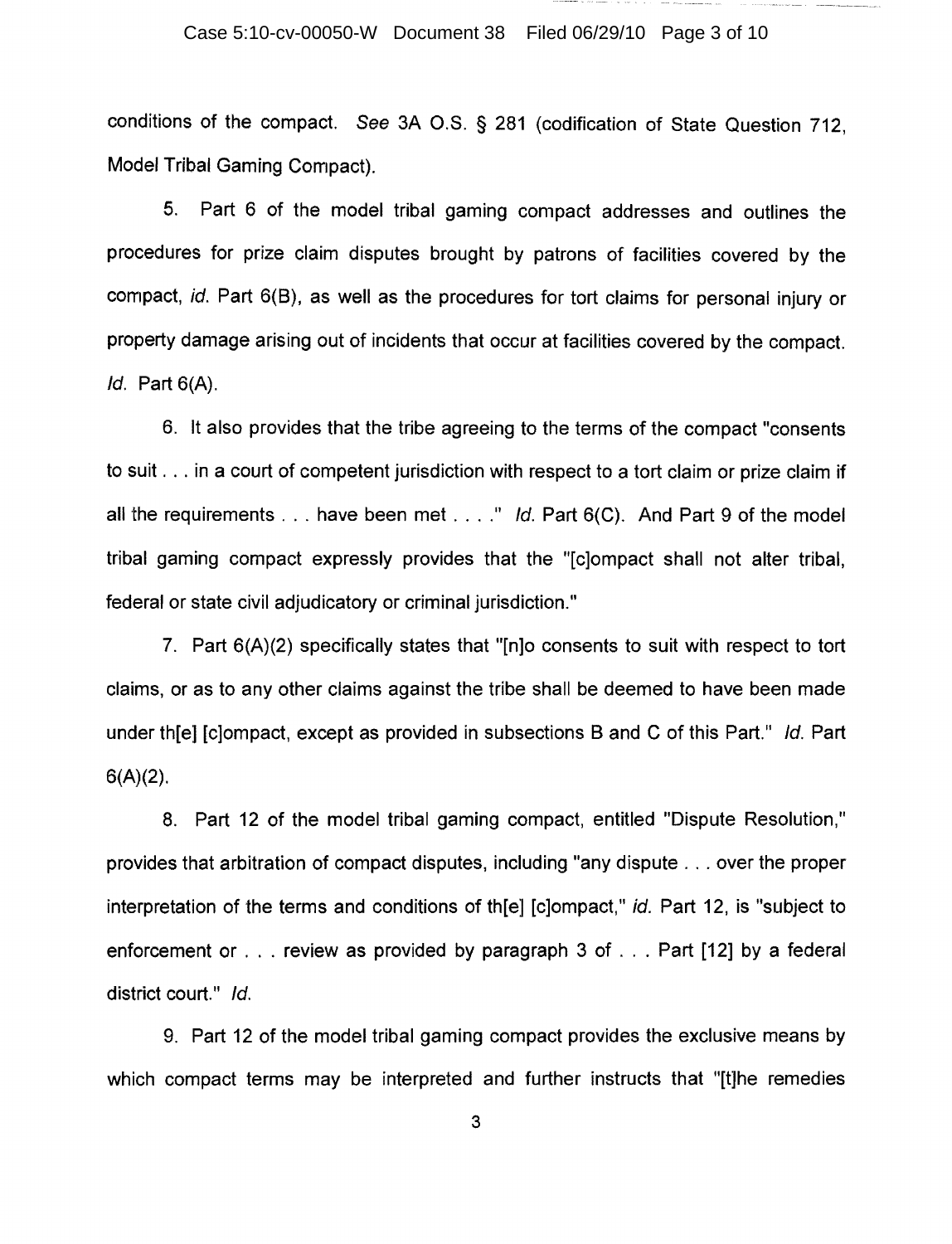#### Case 5:10-cv-00050-W Document 38 Filed 06/29/10 Page 4 of 10

available through arbitration are limited to enforcement of the provisions of th[e] [c]ompact." Id. Part 12(2).

10. Part 12(2) provides that "[t]he parties consent to the jurisdiction of such arbitration forum and court for such limited purposes and no other," id., and that "each waives immunity with respect thereto." Id.

11. Part 12(3) of the model tribal gaming compact states that "either party to the [c]ompact may bring an action against the other in a federal district court for the de novo review of any arbitration award," id. Part 12(3), and that "[e]ach of the parties ... waives immunity and consents to suit ... for such limited purposes, and agrees not to raise the Eleventh Amendment to the United States Constitution or comparable defense to the validity of such waiver." Id.

12. Part 13(8) of the model tribal gaming compact provides that "[t]h[e] [c]ompact shall constitute a binding agreement between the parties. *"/d.* Part 13(8).

13. On November 23, 2004, Chickasaw Nation accepted the State of Oklahoma's offer and entered into the Chickasaw Nation and State of Oklahoma Gaming Compact with the State of Oklahoma, which became effective February 8, 2005, the date of its publication in the Federal Register, following the approval of the Secretary of the Interior.

14. On November 24, 2004, Choctaw Nation likewise accepted the State of Oklahoma's offer and entered into the Choctaw Nation and State of Oklahoma Gaming Compact with the State of Oklahoma, which became effective February 9, 2005, the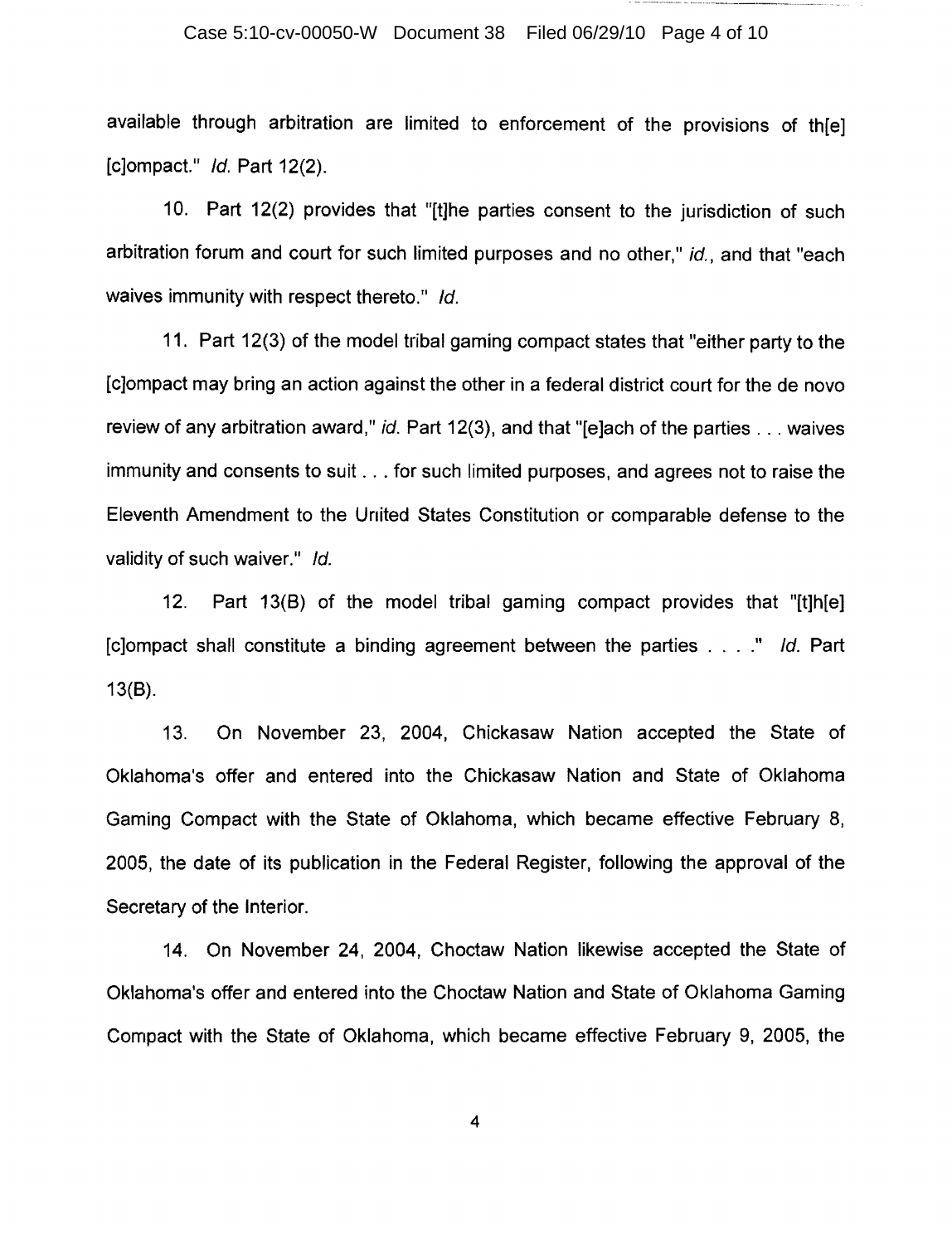date of its publication in the Federal Register, following the approval of the Secretary of the Interior.

15. The terms and provisions of the Chickasaw Nation and State of Oklahoma Gaming Compact and the Choctaw Nation and State of Oklahoma Gaming Compact (collectively "Compacts") for purposes of this lawsuit are identical to the terms and provisions of the model tribal gaming compact, see 3A O.S. § 281, and contain the provisions herein set forth.

16. On January 20, 2009, with four Justices dissenting and no majority opinion, the opinions of five Justices of the Oklahoma Supreme Court asserted the existence of state court civil-adjudicatory jurisdiction over a compact-based, Indian country-arising tort lawsuit against the Cherokee Nation of Oklahoma. See Cossey v. Cherokee Nation Enterprises, LLC, 212 P.3d 447 (Okla. 2009). The Oklahoma Supreme Court held "that the state court [was] ... a 'court of competent jurisdiction' as that term ... [was] used in the [Tribal Gaming] Compact [between the Cherokee Nation and the State of Oklahoma] executed [on November 16, 2004]  $\ldots$  " Id. at 450.

17. In response thereto, on February 4, 2009, the Choctaw Nation provided a Notice of Dispute to the State of Oklahoma in the form prescribed by the Choctaw Nation of Oklahoma and State of Oklahoma Gaming Compact over the proper interpretation of the terms and conditions of that Compact, and the Notice of Dispute triggered the dispute-resolution proceedings outlined in that Compact.

18. On that same day, Choctaw Nation also moved to stay two matters then pending in the Oklahoma Supreme Court until completion of the dispute-resolution proceedings between Choctaw Nation and the State of Oklahoma. In those two cases,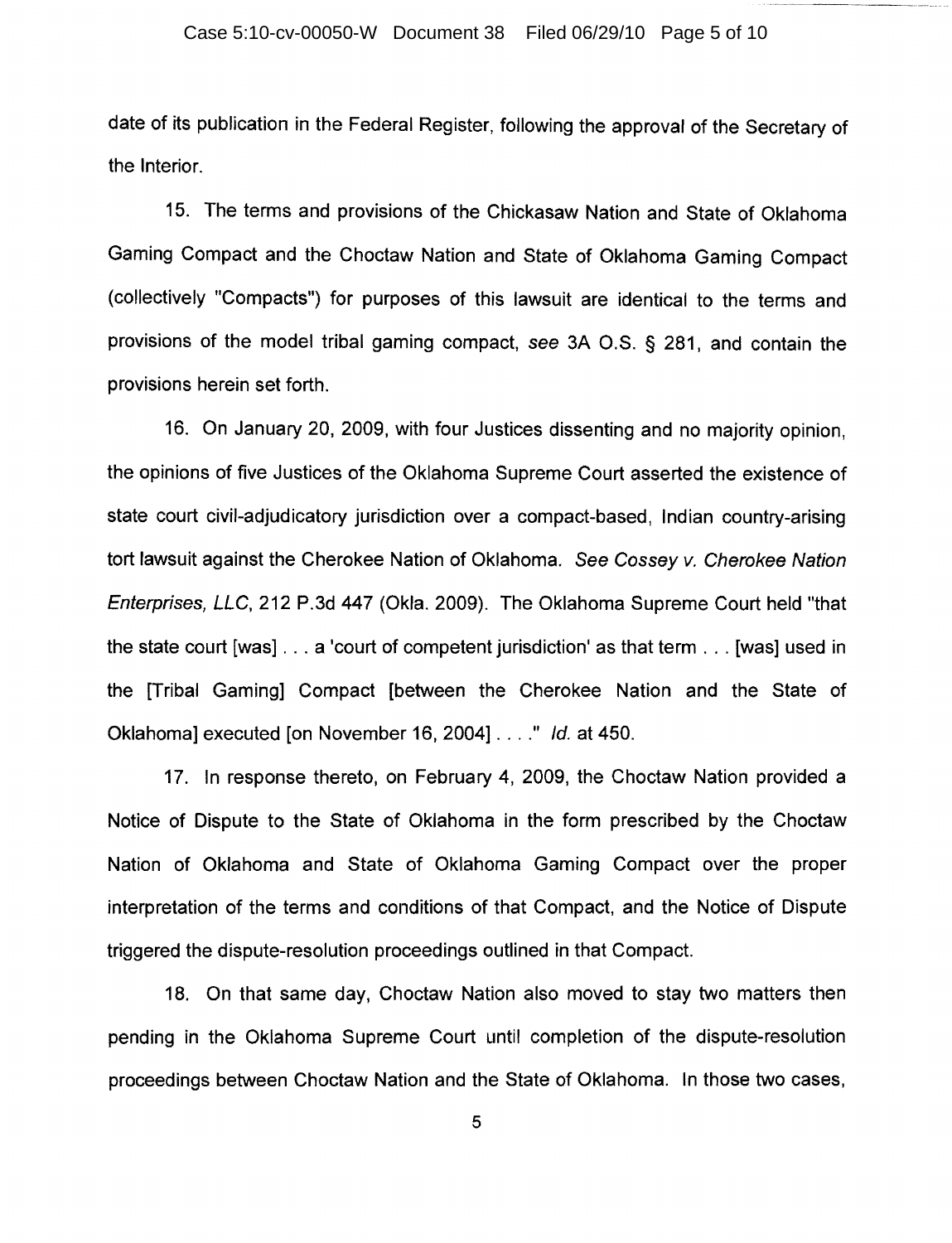Dye v. Choctaw Casino of Pocola, Oklahoma, Case No. 104,737, and Griffith v. Choctaw Casino of Pocola, Oklahoma, Case No. 104,887, the plaintiffs had appealed the dismissal of their state court casino-related tort actions against Choctaw Nation.

19. By Order dated March 3, 2009, the Oklahoma Supreme Court refused to stay the proceedings in Dye and Griffith pending completion of the dispute-resolution proceedings between Choctaw Nation and the State of Oklahoma.

20. On March 6, 2009, Chickasaw Nation (a non-party to any state-court compact-based tort litigation), independently invoked the dispute-resolution procedures provided in the Chickasaw Nation and State of Oklahoma Gaming Compact by providing a Notice of Dispute to the State of Oklahoma in the form prescribed in that Compact.

21. On June **11,** 2009, the Oklahoma Supreme Court denied the Petition for Rehearing filed by the Cherokee Nation of Oklahoma in Cossey and issued its mandate, directing the state district court to proceed on the merits of the tort action.

22. On June 30, 2009, with four Justices again dissenting, the Oklahoma Supreme Court issued five opinions in Griffith v. Choctaw Casino of Pocola, 230 P.3d 488 (Okla. 2009)(per curiam), and three opinions in Dye v. Choctaw Casino of Pocola, 230 P.3d 507 (Okla. 2009)(per curiam). In both cases, the Oklahoma Supreme Court held "that Oklahoma district courts are 'courts of competent jurisdiction' as that phrase is used in Oklahoma's statutory model tribal gaming compact and therefore the state courts may exercise jurisdiction over ... tort claims against the Choctaw Nation and its casino in Pocola, Oklahoma." Griffith, 230 P.3d at 491; e.g., Dye, 230 P.3d at 509.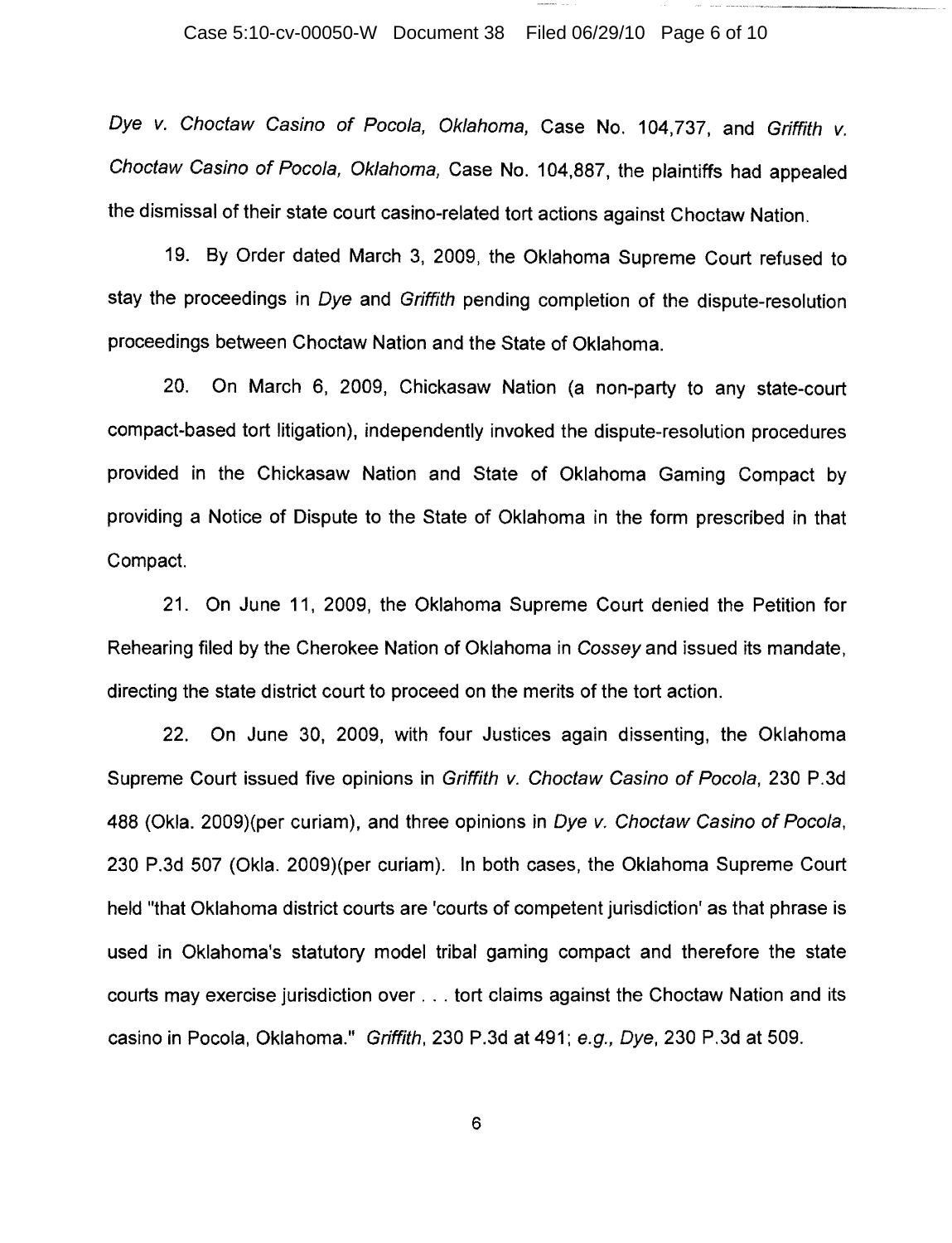Case 5:10-cv-00050-W Document 38 Filed 06/29/10 Page 7 of 10

23. On July 20, 2009, the Nations and the State of Oklahoma executed a Joint Referral to Binding Arbitration of Disputes Under and/or Arising From the Choctaw Nation of Oklahoma and State of Oklahoma Gaming Compact and the Chickasaw Nation and State of Oklahoma Gaming Compact ("Joint Referral"). In the Joint Referral,

the parties agreed to

submit to binding arbitral interpretation in light of controlling extrinsic law the issue of whether, under the Choctaw Nation of Oklahoma and State of Oklahoma Gaming Compact and the Chickasaw Nation and State of Oklahoma Gaming Compact, jurisdiction over all Compact based tort claim and/or prize claim lawsuits lies exclusively in Choctaw Nation or Chickasaw Nation forums.

24. In the Joint Referral, the parties also "agree[d] to the entry of judgment on, and/or review of the resulting Arbitration Award in the United States District Court for the Western District of Oklahoma under the terms and conditions established by Parts 12(2) and 12(3} of th[e] ... [Chickasaw Nation and State of Oklahoma Gaming Compact and the Choctaw Nation and State of Oklahoma Gaming Compact]."

25. On August 25, 2009, Layn R. Phillips rendered the Arbitration Award certified and confirmed in this matter and held that the Choctaw Nation and the Chickasaw Nation judicial forums have exclusive jurisdiction over all Compact-based tort claim and/or prize claim lawsuits. As set forth in the Arbitration Award, the term "court of competent jurisdiction" as used in Part 6(C} of the Nations' Compacts cannot properly be interpreted to include the courts of the State of Oklahoma. Rather, this provision in the Compacts refers only to the Nations' tribal courts. Part 9 of the Nations' Compacts makes clear that "[t]his Compact shall not alter tribal, federal or state civil adjudicatory or criminal jurisdiction." As stated in the Arbitration Award, there was no relevant pre-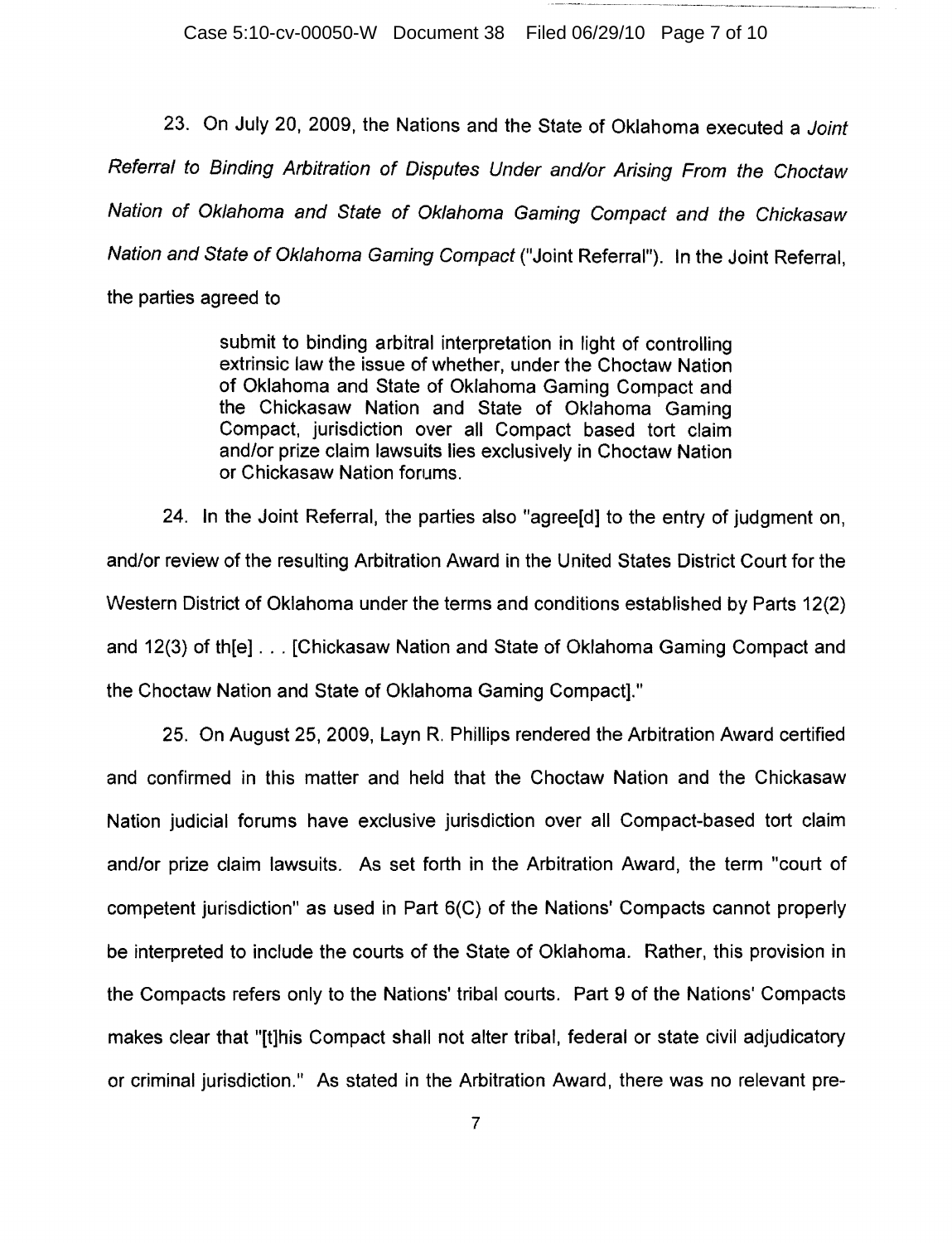#### Case 5:10-cv-00050-W Document 38 Filed 06/29/10 Page 8 of 10

existing state court jurisdiction before the Compacts, and the Compacts did nothing to alter state court jurisdiction. Accordingly, any attempt by any Oklahoma state court, including the Oklahoma Supreme Court, to exercise jurisdiction over a Compact-based tort claim and/or prize claim lawsuit is a violation of the sovereignty of the Nations, and is therefore improper and must be permanently enjoined given the refusal by the Oklahoma Supreme Court to properly construe the terms and provisions of the Nations' Compacts.

24. After the Arbitration Award was issued, Choctaw Nation filed a Motion to Honor the Arbitration Award with the Oklahoma Supreme Court in Dye and Griffith. On April 12, 2010, the Oklahoma Supreme Court denied all Petitions for Rehearing and Motions to Honor the Arbitration Award filed by Choctaw Nation.

25. The remedies available at law to the Nations, including monetary damages, are inadequate, and the Nations will suffer irreparable harm if a permanent injunction is not issued against the State of Oklahoma, including its judicial branch, prohibiting it from exercising jurisdiction over all Compact-based tort claim and/or prize claim lawsuits against the Nations, whether currently pending in any state court in the State of Oklahoma or filed at any point in time in the future.

26. The balance of equities favors the Nations, and the granting of a permanent injunction against the State of Oklahoma as requested by the Nations will not adversely affect the public interest, since tribal forums exist for the resolution of Compact-based, Indian country arising tort lawsuits against the Nations.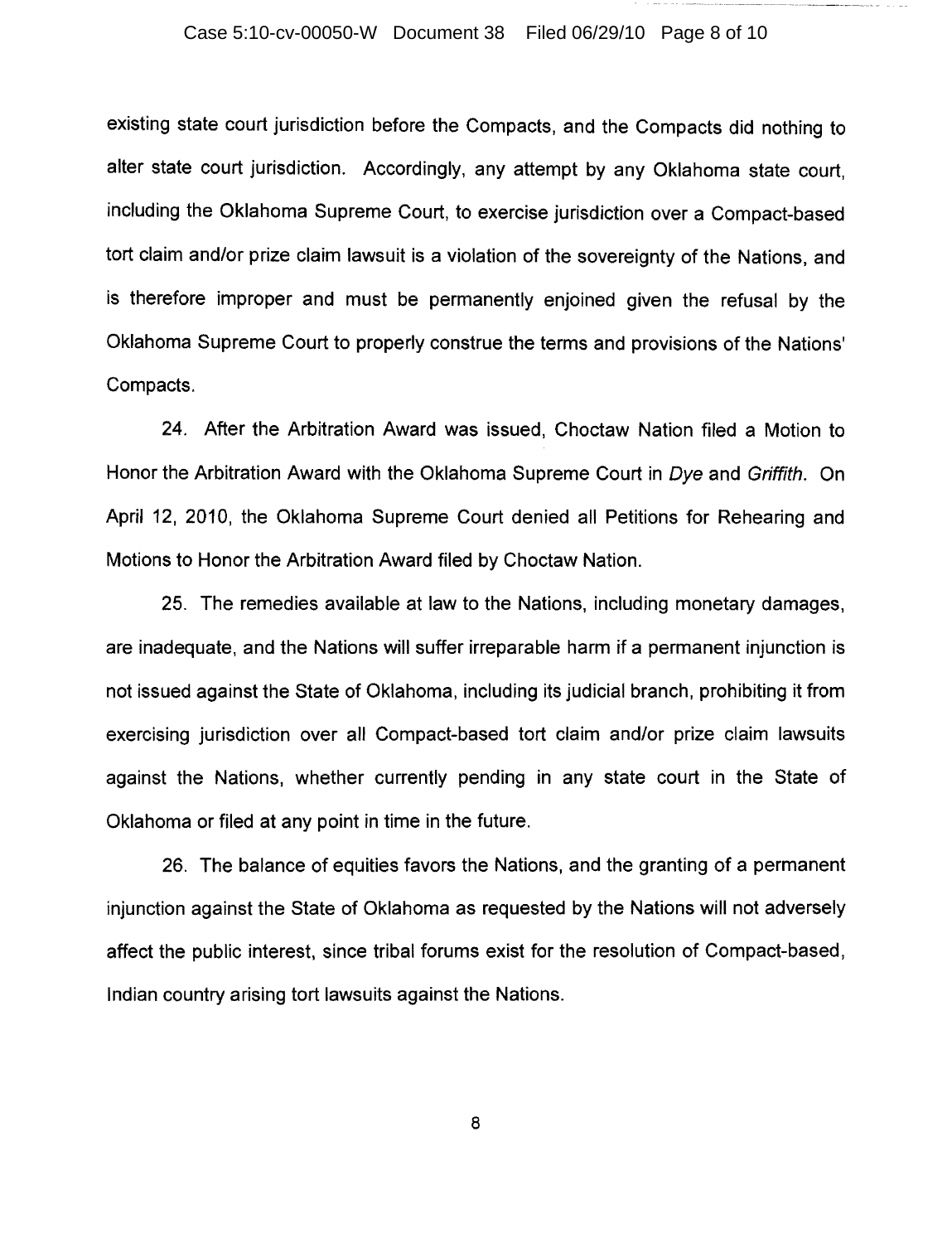### **Terms of Permanent Injunctive Relief and Actions Enjoined**

Accordingly, the Court ORDERS, ADJUDGES, AND DECREES that the State of Oklahoma and all of its officials, agencies, branches of government (including, but not limited to, the Oklahoma Supreme Court, the Oklahoma Court of Civil Appeals and all state district courts located in the State of Oklahoma), officers, agents, servants, employees, and attorneys, and all persons in active concert or participation with them shall be and are hereby PERMANENTLY ENJOINED, directly or indirectly, from asserting civil-adjudicatory jurisdiction over Compact-based tort claim and/or prize claim lawsuits against the Nations.

The permanent injunctive relief awarded herein applies to all Compact-based tort claim and/or prize claim lawsuits against the Nations, whether such lawsuits are currently pending in any state court in the State of Oklahoma or are brought in any state court in the State of Oklahoma at any point in time in the future.

The Court retains jurisdiction in this matter for the purpose of enforcing the terms of its Order and Judgment as to all parties.

The State of Oklahoma may petition the Court to modify or vacate the permanent injunction issued this date if applicable federal law relating to the jurisdiction of federal and state courts as it pertains to the issues in this action changes.

The State of Oklahoma is hereby ORDERED to give immediate notice, as appropriate, of the issuance and terms of this Judgment to all of its officials, agencies, branches of government (including, but not limited to, the Oklahoma Supreme Court, the Oklahoma Court of Civil Appeals and all state district courts located in the State of